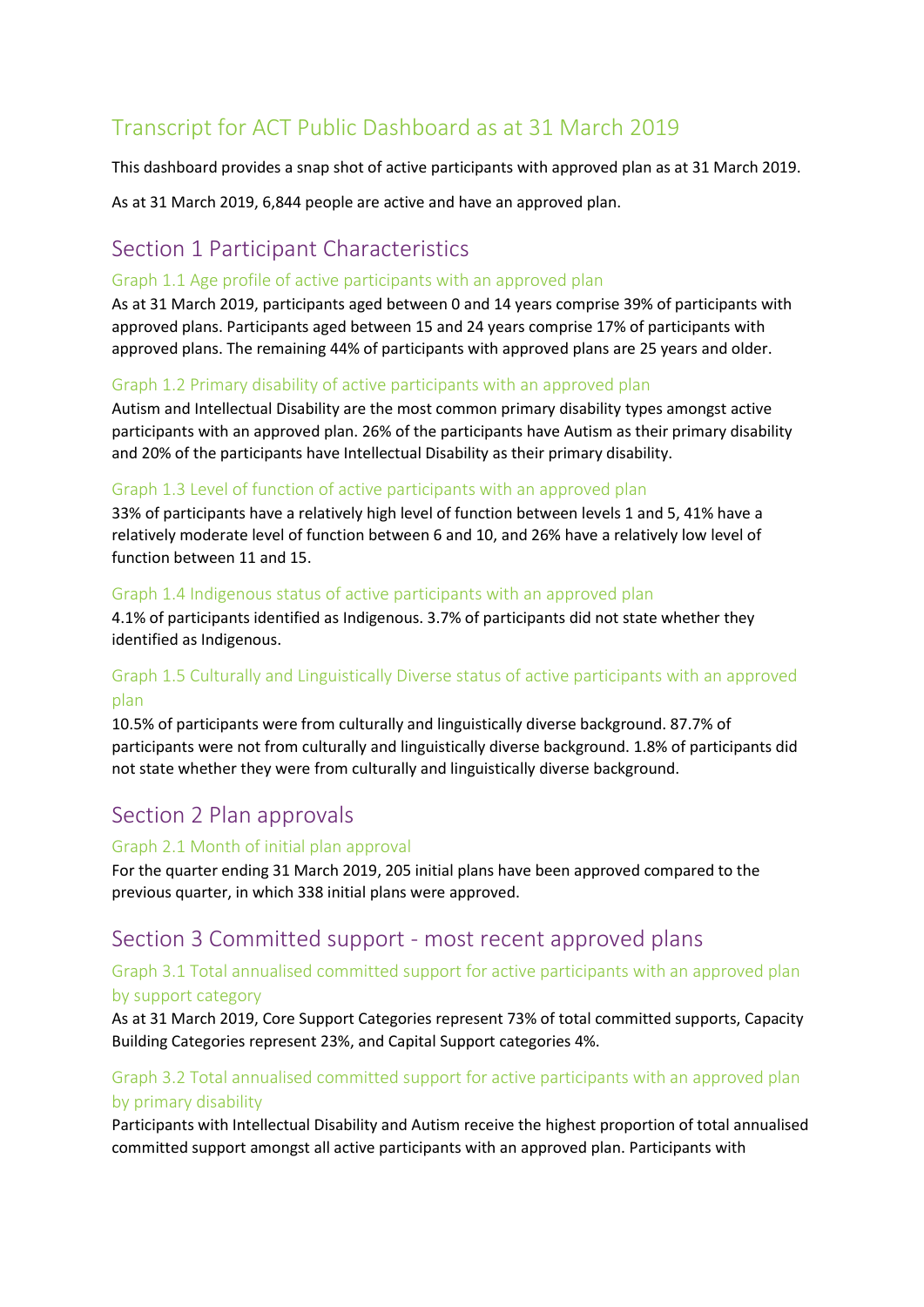Intellectual Disability receive 30% of the total committed supports, while participants with Autism received 17% of the total committed supports.

## Graph 3.3 Total annualised committed support for active participants with an approved plan by age group

The 0 to 14, 15 to 24, and 25+ age groups represent 13%, 15% and 72% respectively of total committed supports.

## Graph 3.4 Total annualised committed support for active participants with a function score and an approved plan by level of function

Participants with level of function between 11 and 15 have relatively lower function or a higher level of disability, and they receive 60% of total committed supports. Participants with level of function between 6 and 10 have a relatively moderate level of function or disability, and they receive 31%. Participants with a level of function between 1 and 5 have relatively high level of function or a low level of disability, and they receive 8% of total committed supports.

# Section 4. Annualised committed support - most recent approved plans

## Graph 4.1 Distribution of active participants with an approved plan by annualised committed support band

As at 31 March 2019, 16% of active participants with approved plans have annualised committed supports in the range \$10,001-\$15,000, 16% in the range \$5,001-\$10,000, and 13% in the range \$30,001-\$50,000.

## Graph 4.2 Average annualised committed support for active participants with an approved plan by primary disability

Participants with a primary disability of Spinal Cord Injury receive the highest amount of average annualised committed support, and participants with a primary disability of Acquired Brain Injury receive the second highest amount of average annualised committed support.

## Graph 4.3 Average annualised committed support for active participants with an approved plan by age group

Participants in the 35 to 44 years age group receive the highest amount of average annualised committed support, and the 45 to 54 years age group receive the second highest amount of average annualised committed support.

### Graph 4.4 Average annualised committed support for active participants with a function score and an approved plan by level of function

The average annualised committed support for participants with relatively high functional capacity (corresponding to a level of function between 1 and 5) is \$13,634, whereas the average annualised committed support for participants with relatively low functional capacity (corresponding to a level of function between 11 and 15) is \$124,859.

## Section 5. Providers

#### Graph 5.1 Registered providers by entity type

As at 31 March 2019, there are 1,589 registered providers, 387 are Sole Traders and 1,202 are Organisations.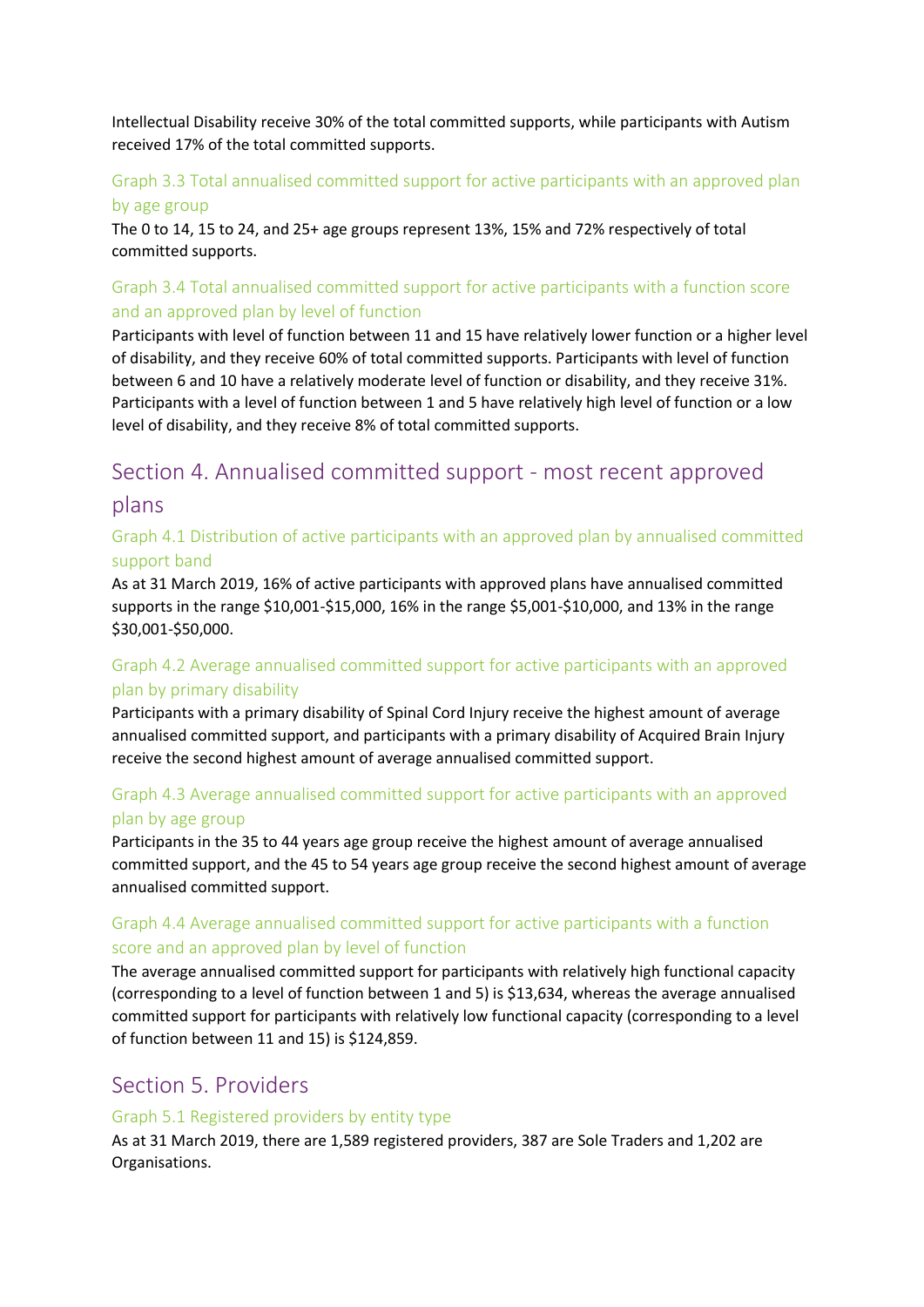#### Table 5.2 Registered providers by registration group

The most common registration groups are Assist Prod-Pers Care/Safety (498 providers registered), followed by Personal Mobility Equipment (356 providers registered) and Household Tasks (333 providers registered).

# Section 6. Participants and carers outcomes and support packages by participant age group

Participants and carers outcome indicators reported are from baseline outcomes data collected on participants when they receive their initial plan. Outcomes data was collected using the Short Form Outcomes Framework (SFOF) questionnaires. Participants with an initial plan approved during the period between 1 July 2016 and 31 March 2019 are included.

## Participant age group: birth to before starting school Description of key participant outcome domains:

Outcome statements for children aged 0-6 years (or school entry):

1. Children gain functional, developmental and coping skills that are appropriate to their ability and circumstances / specialist services

- 2. Children show evidence of self-determination in their everyday lives
- 3. Children participate meaningfully in family life
- 4. Children participate meaningfully in community life

## Graph 6.1 Selected participant outcome indicators from participants aged between birth and before starting school

For participants age 0 to before starting school: 56% of parents or carers have concerns in 6 or more areas; 71% say their child is able to tell them what he or she wants; 61% of children can make friends outside family; 60% of children participate in age appropriate community, cultural or religious activities; and 64% of children are welcomed or actively included.

#### Description of key carer outcome domains:

Outcome statements for families / carers of children with disability aged 0-6 years:

- 1. Families know their rights and advocate effectively for their children
- 2. Families feel supported
- 3. Families are able to gain access to desired services, programs, and activities in their community
- 4. Families help their children develop and learn
- 5. Families enjoy health and wellbeing

#### Graph 6.3 Selected carer outcome indicators from participants aged 0 to 14 years

For carers of participants starting school to 14: 10% receive Carer Payment; 22% receive Carer Allowance; 58% work in a paid job; 53% say they (and their partner) are able to work as much as they want; 85% are able to advocate for their child; 52% have friends and family they see as often as they like; 89% feel confident in supporting their child's development; and 79% rate their health as good, very good or excellent.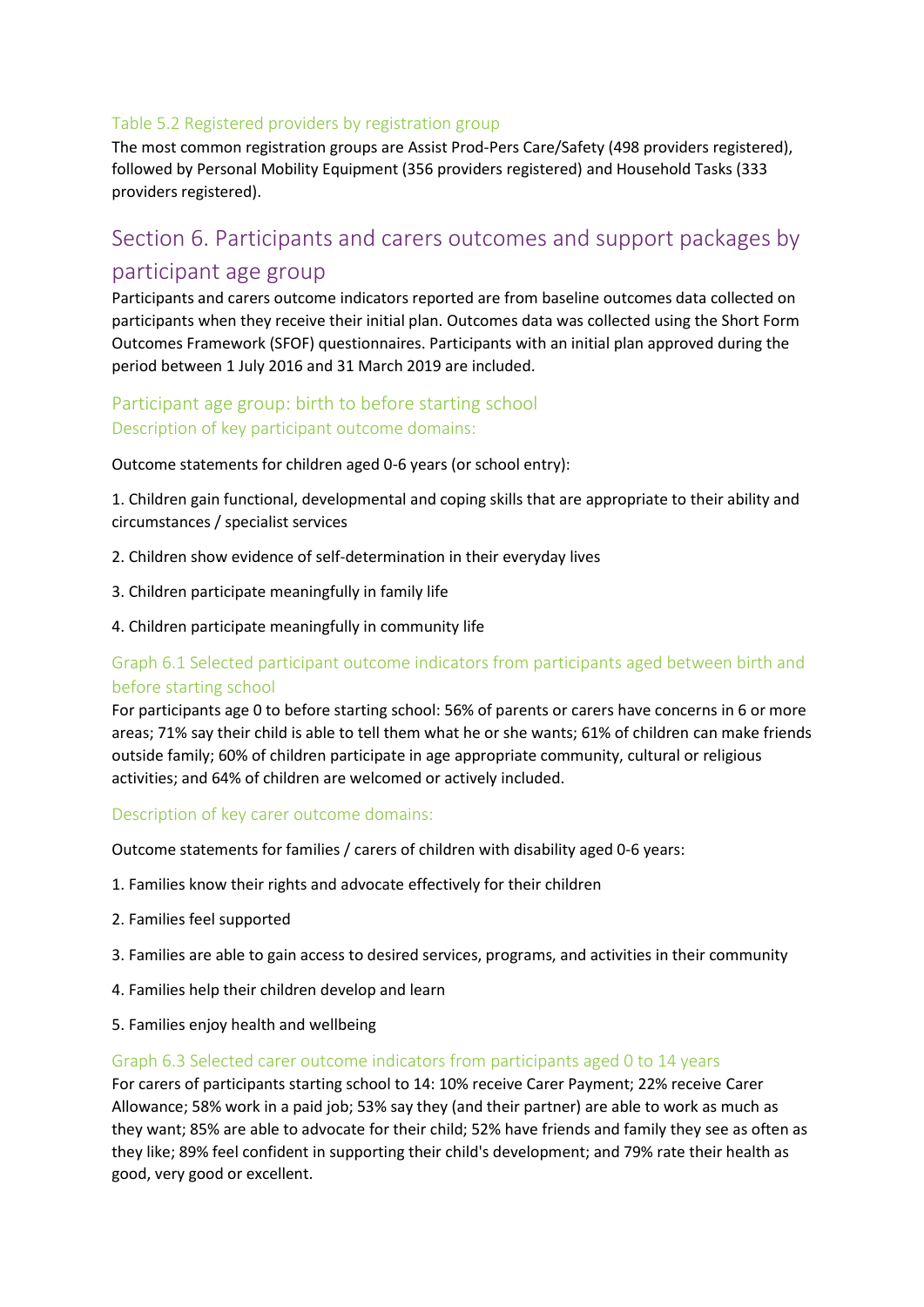## Graph 6.5 Distribution of active participants with an approved plan by level of function for age 0 - 6 years

For the 0 to 6 years age group, 65% of participants have a relatively high level of function or low level of disability and 17% have a relatively low level of function or high level of disability.

### Graph 6.6 Distribution of active participants with an approved plan by primary disability for aged 0 - 6 years

42% of participants have Developmental delay in the 0 to 6 years age group, while 22% have Autism and 11% have Global developmental delay.

## Graph 6.7 Distribution of active participants with an approved plan by annualised committed support band for ages 0 - 6 years

The largest proportion of participants in the 0 to 6 years age group have annualised supports in the \$10,001-\$15,000 range (40% of participants in the age group), followed by \$15,001-\$20,000 (22% of participants in the age group) and \$5,001-\$10,000 (19% of participants in the age group).

#### Graph 6.8 Total annualised committed support for active participants with an approved plan by support category for aged 0 - 6 years

Capacity Building - Daily Activities is the support category receiving the most committed supports (83% of the total annualised committed support for the age group), followed by Core - Daily Activities (6%) and Capital - Assistive Technology (5%).

## Participant age group: starting school to age 14 Description of key participant outcome domains:

Outcome statements for children aged 7 (or school entry) to 14 years:

1. Children gain functional, developmental and coping skills that are appropriate to their ability and circumstances / specialist services

- 2. Children show evidence of self-determination in their everyday lives
- 3. Children participate meaningfully in family life
- 4. Children participate meaningfully in community life

### Graph 6.9 Selected participant outcome indicators from participants between starting school and aged 14

For the 7 to 14 years age group: 28% of children are developing functional, learning and coping skills appropriate to their ability and circumstances; 49% are becoming more independent; 18% spend free time with friends without an adult present; 81% have a genuine say in decisions about themselves; 80% attend school in a mainstream class; 68% make friends with people outside the family; 46% spend time after school and on weekends with friends or in mainstream programs; and 73% are welcomed or actively included.

Description of key carer outcome domains:

Outcome statements for families / carers of children with disability aged 7 to 14 years:

- 1. Families know their rights and advocate effectively for their children
- 2. Families feel supported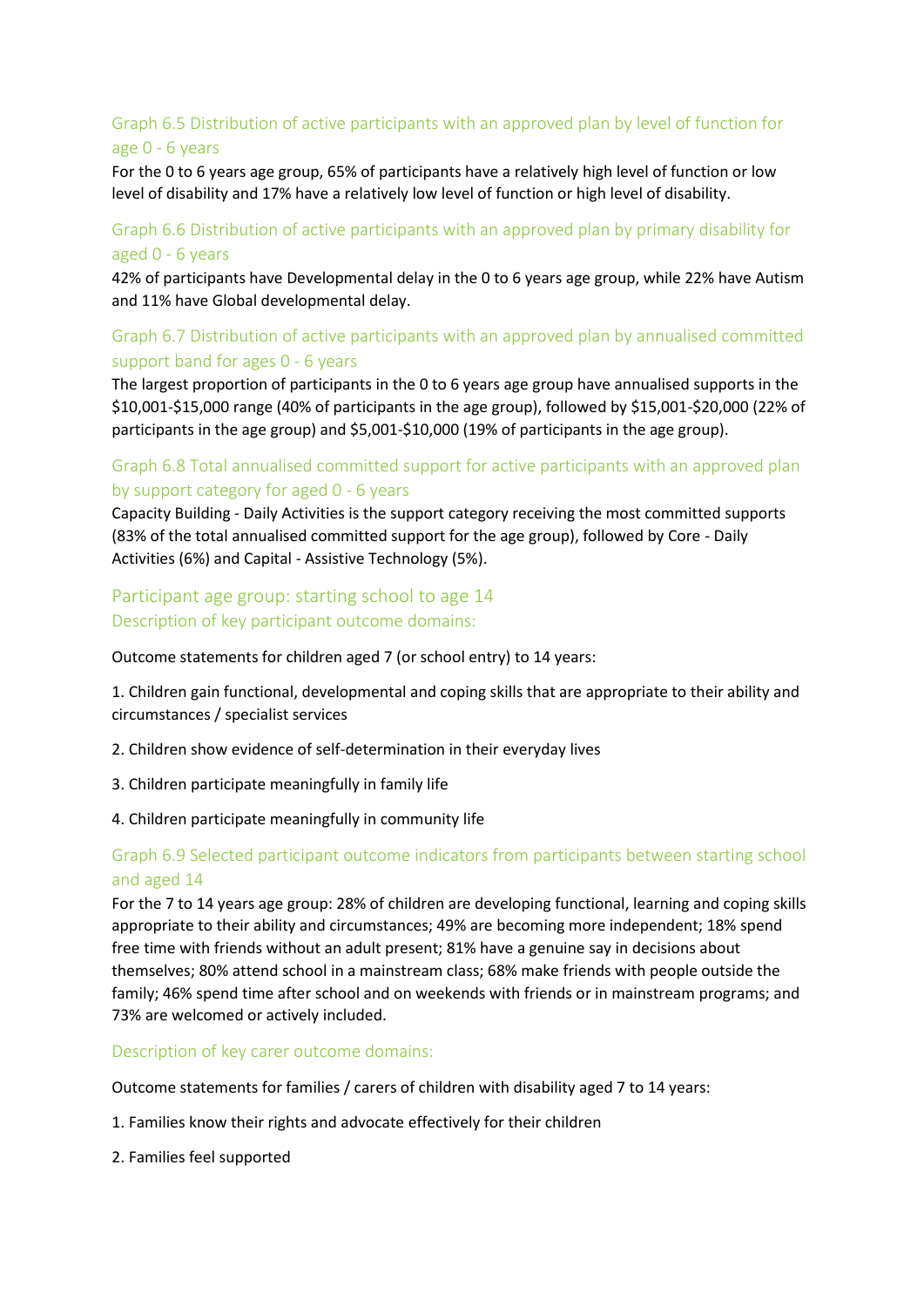- 3. Families are able to gain access to desired services, programs, and activities in their community
- 4. Families help their children develop and learn
- 5. Families enjoy health and wellbeing

#### Graph 6.11 Selected carer outcome indicators from participants aged 0 to 14 years

10% receive Carer Payment; 22% receive Carer Allowance; 58% work in a paid job; 53% say they (and their partner) are able to work as much as they want; 85% are able to advocate for their child; 52% have friends and family they see as often as they like; 89% feel confident in supporting their child's development; and 79% rate their health as good, very good or excellent.

#### Graph 6.13 Distribution of active participants with an approved plan by level of function for age 7 to 14 years

For the 7 to 14 years age group, 49% of participants have a relatively high level of function or low level of disability and 20% have a relatively low level of function or high level of disability.

## Graph 6.14 Distribution of active participants with an approved plan by primary disability for age 7 to 14 years

54% of participants have Autism in the 7 to 14 years age group, while 20% have Intellectual Disability and 5% have Developmental delay.

### Graph 6.15 Distribution of active participants with an approved plan by annualised committed support band for age 7 to 14 years

The largest proportion of participants in the 7 to 14 years age group have annualised supports in the \$5,001-\$10,000 range (34% of the participants in the age group), followed by \$10,001-\$15,000 (24%) and \$15,001-\$20,000 (12%).

## Graph 6.16 Total annualised committed support for active participants with an approved plan by support category for age 7 to 14 years

Capacity Building - Daily Activities is the support category receiving the most committed supports (50% of the total annualised committed support for the age group), followed by Core - Daily Activities (25%) and Capacity Building - Relationships (5%).

## Participant age group: age 15 to 24 Description of key participant outcome domains:

The adult framework consists of 8 participant domains:

- 1. Choice and control
- 2. Daily living activities
- 3. Relationships
- 4. Home
- 5. Health and wellbeing
- 6. Lifelong learning
- 7. Work
- 8. Social, community and civic participation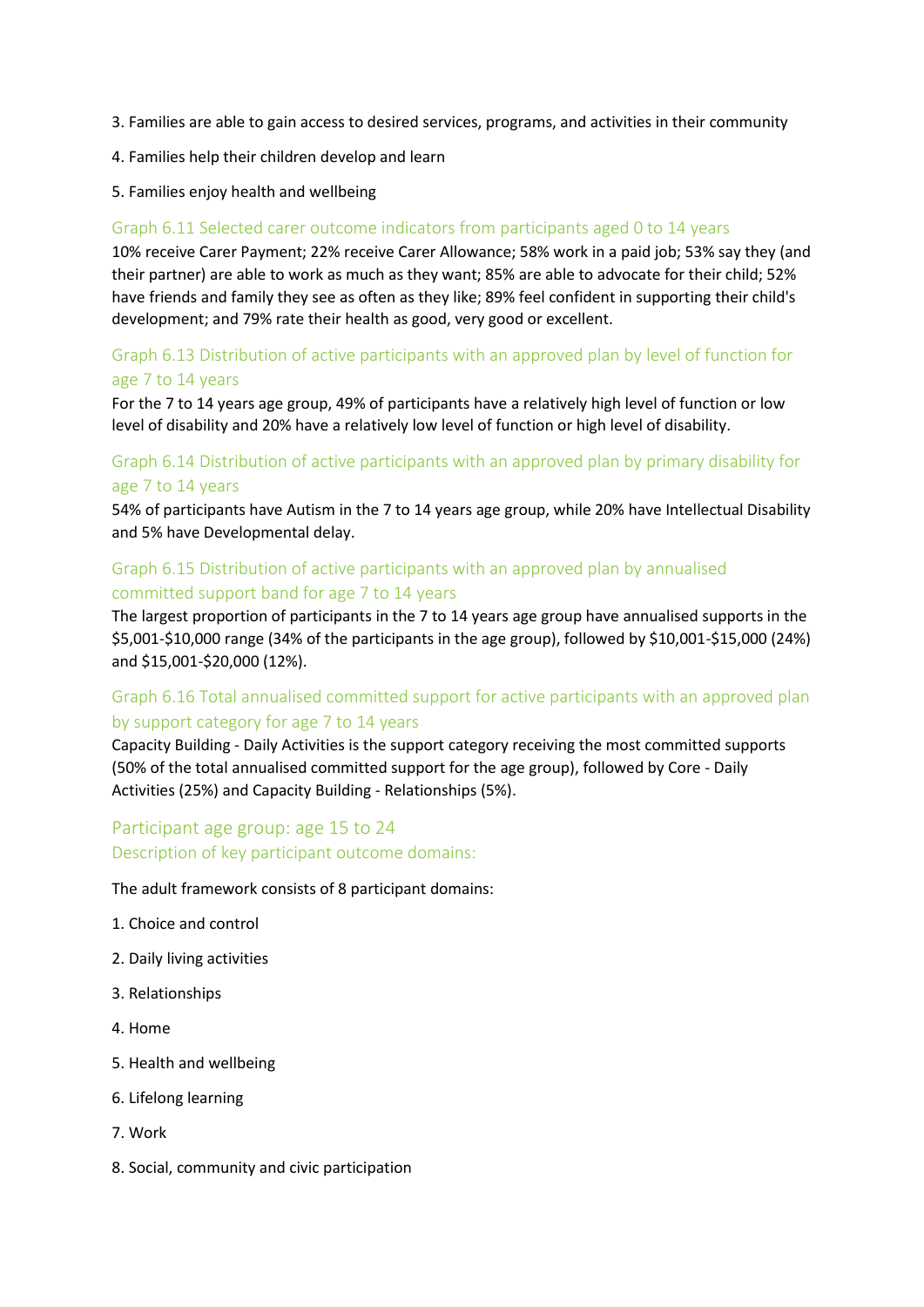#### Graph 6.17 Selected outcome indicators from participants aged 15 to 24

For the 15 to 24 years age group: 38% are happy with the level of independence/control they have now; 58% choose what they do each day; 22% were given the opportunity to participate in a selfadvocacy group meeting; 77% want more choice and control in their life; 26% have no friends other than family or paid staff; 77% are happy with their home; 84% feel safe or very safe in their home; 61% rate their health as good, very good or excellent; 75% did not have any difficulties accessing health services; 62% currently attend or previously attended school in a mainstream class; 26% have a paid job; 13% volunteer; and 36% were actively involved in a community, cultural or religious group in the last year.

#### Description of key carer outcome domains:

Outcome statements for families / carers of participants aged 15 to 24 years:

- 1. Families know their rights and advocate effectively for their young person with disability
- 2. Families have the support they need to care
- 3. Families are able to gain access to desired services, programs, and activities in their community
- 4. Families help their young person become independent
- 5. Families enjoy health and wellbeing

#### Graph 6.19 Selected outcome indicators from carers of participants aged 15 to 24

14% receive Carer Payment; 28% receive Carer Allowance; 69% work in a paid job; 60% are able to work as much as they want; 75% are able to advocate for their family member; 50% have friends and family they see as often as they like; 44% know what their family can do to enable their family member with disability to become as independent as possible; and 67% rate their health as good, very good or excellent.

### Graph 6.21 Distribution of active participants with an approved plan by level of function for age 15 to 24 years

For the 15 to 24 years age group, 29% of participants have a relatively high level of function or low level of disability and 27% have a relatively low level of function or high level of disability.

### Graph 6.22 Distribution of active participants with an approved plan by primary disability for age 15 to 24 years

45% of participants have Autism in the 15 to 24 years age group, while 31% have Intellectual Disability and 6% have Cerebral Palsy.

### Graph 6.23 Distribution of active participants with an approved plan by annualised committed support band for age 15 to 24 years

The largest proportion of participants in the 15 to 24 years age group have annualised supports in the \$30,001-\$50,000 range (16% of the participants in the age group), followed by \$50,001-\$100,000 (14%) and \$5,001-\$10,000 (14%).

### Graph 6.24 Total annualised committed support for active participants with an approved plan by support category for age 15 to 24 years

Core - Daily Activities is the support category receiving the most committed supports (42%), followed by Core - Social and Civic (21%) and Capacity Building - Daily Activities (12%).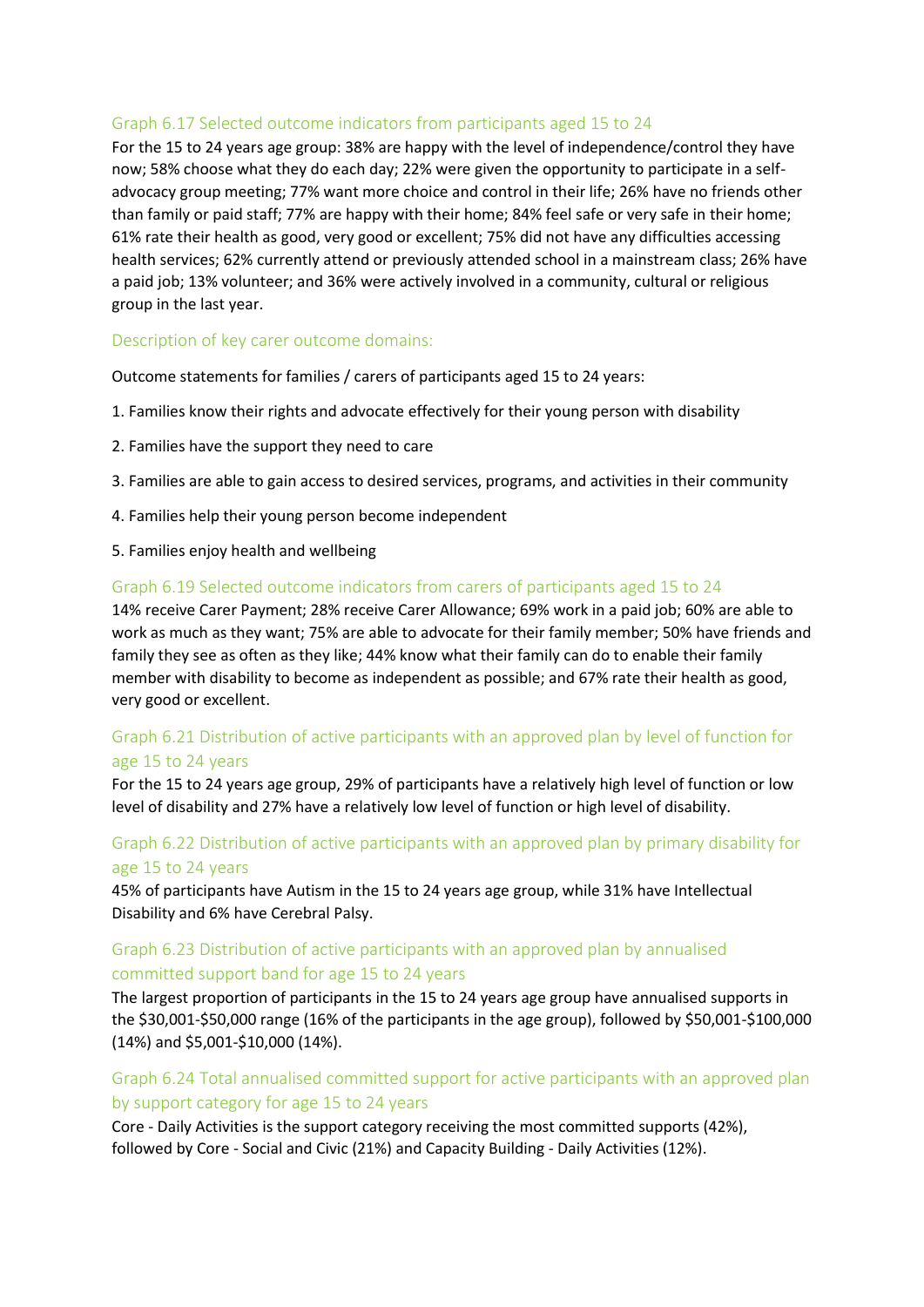## Participant age group: age 25 and plus Description of key participant outcome domains:

#### The adult framework consists of 8 participant domains:

- 1. Choice and control
- 2. Daily activities
- 3. Relationships
- 4. Home
- 5. Health and wellbeing
- 6. Lifelong learning
- 7. Work
- 8. Social, community and civic participation

#### Graph 6.25 Selected outcomes indicators from participants aged 25 and plus

For the 25 years and older age group: 78% choose what they do each day; 29% were given the opportunity to participate in a self-advocacy group meeting; 73% want more choice and control in their life; 27% have no friends other than family or paid staff; 70% are happy with their home; 67% feel safe or very safe in their home; 43% rate their health as good, very good or excellent; 63% did not have any difficulties accessing health services; 15% participate in education, training or skill development; of those receiving education, training or skill development, 80% receive it in mainstream settings; 43% were unable to do a course or training they wanted to do in the last 12 months; 31% have a paid job; 16% volunteer; and 38% were actively involved in a community, cultural or religious group in the last year.

#### Description of key carer outcome domains:

The adult framework consists of 5 family / carer domains:

- 1. Families know their rights and advocate effectively for their family member with disability
- 2. Families have the support they need to care
- 3. Families are able to gain access to desired services, programs, and activities in their community
- 4. Families have succession plans
- 5. Families enjoy health and wellbeing

#### Graph 6.27 Selected outcome indicators from carers of participants aged 25 and plus

14% receive Carer Payment; 24% receive Carer Allowance; 48% work in a paid job; 55% are able to work as much as they want; 70% are able to advocate for their family member; 48% have friends and family they see as often as they like; 30% have made plans for when they are no longer able to care for their family member with disability; and 64% rate their health as good, very good or excellent.

### Graph 6.29 Distribution of active participants with an approved plan by level of function for age 25+ years

For the 25 years and older age group, 15% of participants have a relatively high level of function or low level of disability and 32% have a relatively low level of function or high level of disability.